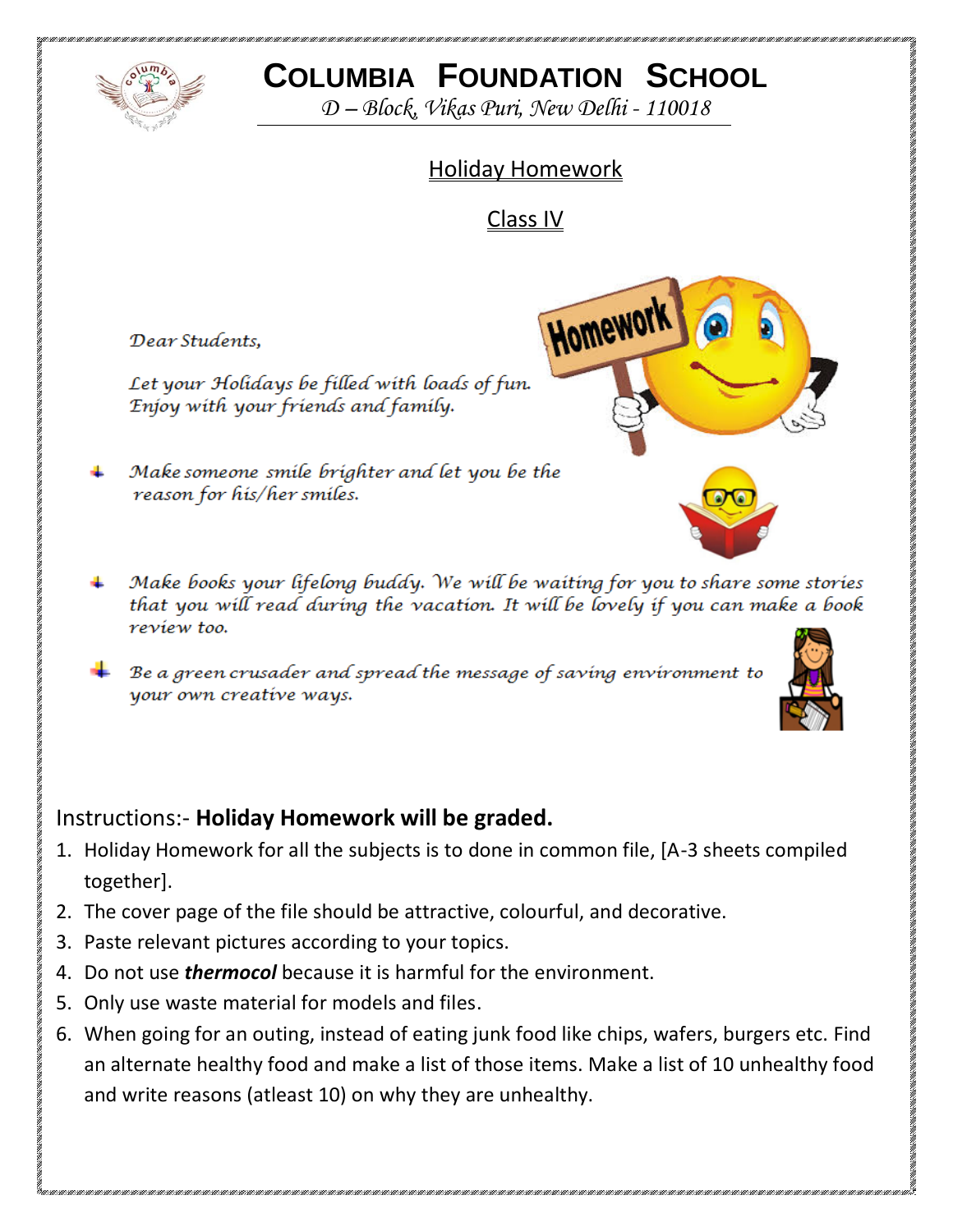#### ENGLISH

- 1. Do one page daily in English Writing book.
- 2. Read at-least two story books out of the list of the books given below.
- a. Aladdin and the magic lamp
- b. The blue umbrella
- c. The cherry tree

After reading the book, do the following exercises.

- \* Paste pictures of your favourite character and write few lines on it and explain why you did like that character.
- ❖ Summarize the story.
- 3. Imagine that one day you woke up on an exciting place (Candy land, on the cloud, on a tree, in a forest or any other planet).Share your experience about the same.
- 4. Have you ever missed your bus or forgotten something at home that you had to take to school?

Write at least ten sentences about the event. Write about -

- ❖ What happened
- What the result was
- How you felt
- ❖ Steps of improvement
- 5. What are fossil fuels? How they are beneficial or harmful for the environment? Illustrate with pictures.

# E.V.S

1. Find out the nutrients present in different packed food.

# **Procedure**

- a) Collect 5 packed items that are available in market.
- b) Make a list of nutrients /chemicals found in them.
- c) Find out the amount of each of the nutrients present in them (in grams and milligrams)
- d) Note down your observations.
- e) From your observations, which food items are good or not good for your health?

f) Paste the wrappers also.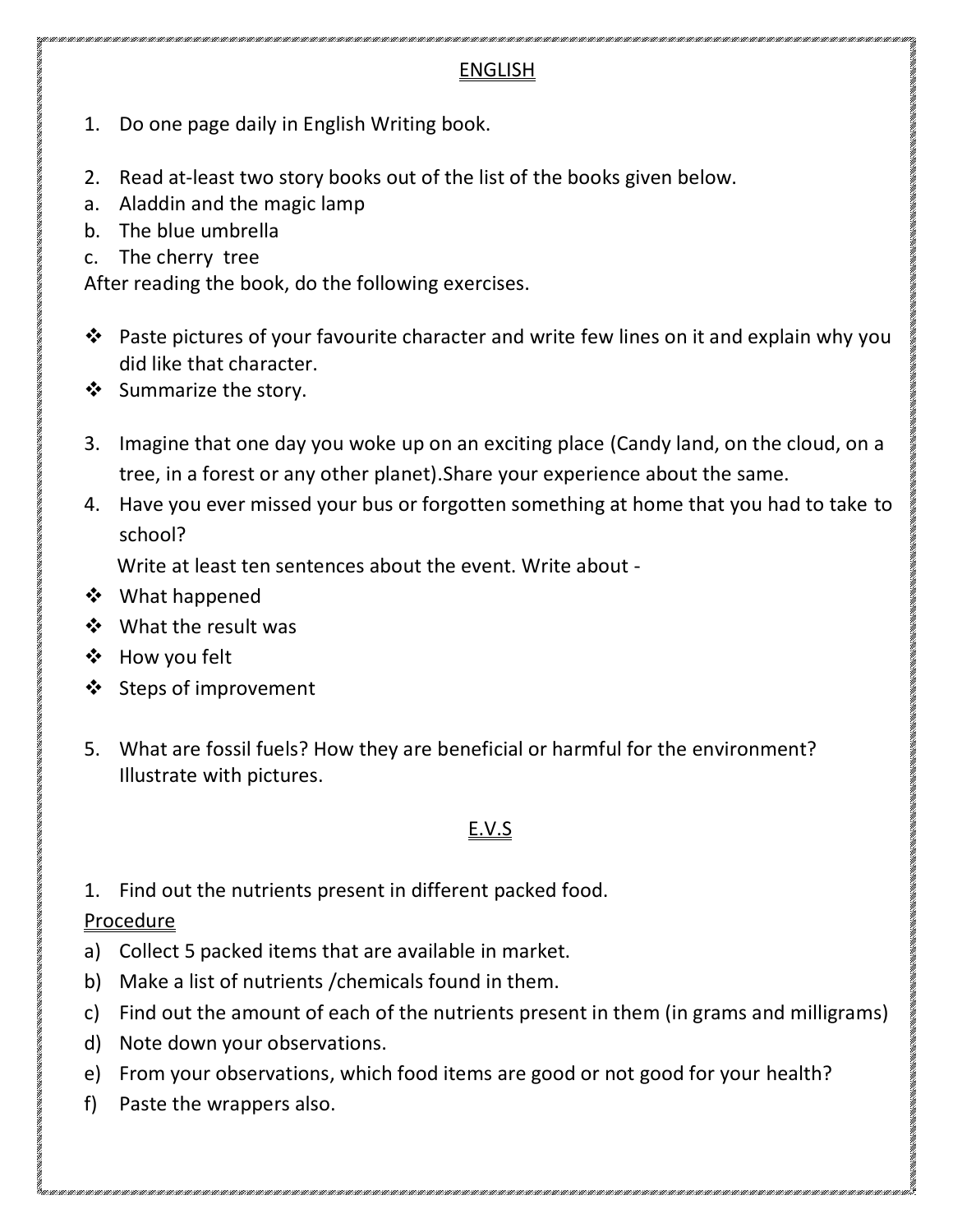- 2. Paste the leaves each of creepers, climbers' herbs and shrubs. Also write the names of the plants.
- 3. Write short poem on 'Father's Day' on an A4 size sheet. Using the keywords from the box .Decorate the sheet also.

Loving wonderful strict protective inspiring Handsome caring intelligent my hero

4. Make a picture collage of things in which petroleum is used.

#### **MATHS**

- 1. Using match sticks to make a triangle, a quadrilateral, a pentagon .Name all the vertices and sides.
- 2. Name 5 friends and find out how much they have grown in one year. Find the difference between this year height and previous year height.
- 3. Draw a pie chart showing usage of coal in various fields.

#### **HINDI**

1. Do one page daily in Hindi Writing book.

2. कोयले का प्रयोग कहा-2 किया जाता है? मित्र सहित  $372$   $\frac{1}{2}$   $\frac{1}{2}$   $\frac{1}{2}$   $\frac{1}{2}$   $\frac{1}{2}$   $\frac{1}{2}$   $\frac{1}{2}$   $\frac{1}{2}$   $\frac{1}{2}$   $\frac{1}{2}$   $\frac{1}{2}$   $\frac{1}{2}$   $\frac{1}{2}$   $\frac{1}{2}$   $\frac{1}{2}$   $\frac{1}{2}$   $\frac{1}{2}$   $\frac{1}{2}$   $\frac{1}{2}$   $\frac{1}{2}$   $\frac{1}{2}$   $\frac{1$ 

3. आपका मनपसंद खेल कौन-सा है? उस खेल के प्रसिद्ध खिलाड़ी या खेल का नाम विखकर बताइस कि अभिवृध खिलाड़ा था खल जा गा।<br>अपिको वह क्यों अच्छा लगता है हवित्र सहित विखिए ।

५. जल बचाओं ' विषय पर अनुभव अनुक्रमांक अनुसार  $\bigcap_{x\in\mathbb{R}}\bigcap_{x\in\mathbb{R}}Z^x$ 

 $*$   $1 - 10 \rightarrow$  otal that was realized....  $* 1 - 20 \rightarrow \text{ar-} \Rightarrow \text{ar} \times 1 - \text{ar}$  $* 11 - 20 = 212$ <br> $* 21 - 30 \rightarrow 212 = 121$  $*$  21-30 - 414 - 1414 77 0213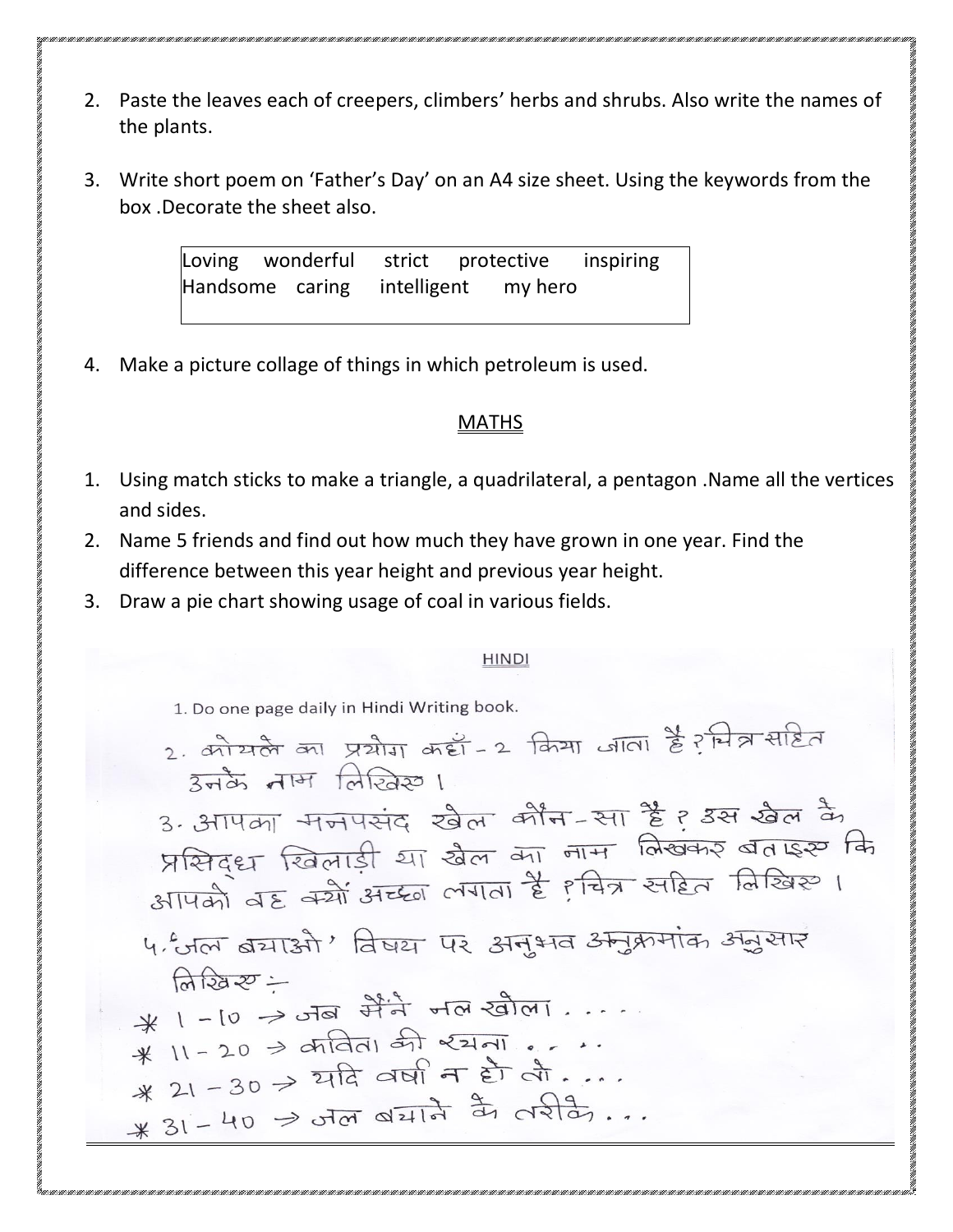ART

 $\mathbf{\hat{P}}$  Pencil stand with waste coloured pencils.

 $\mathbf{\hat{P}}$  4 animals or birds with waste tetra packs.

#### **Please follow the list of models to be made according to the Roll numbers.**

Roll no. 1 - Train , Roll no. 2 -cycle, Roll no. 3- gas stove, Roll no. 4- chulha

Roll no. 5 -Paint box, Roll no. 6— Gas cylinder, Roll no. 9—Angithi, Roll no. 10— Candle (Big and colourful)

Roll no. 9 -LPG gas cylinder, Roll no. 10 - Iron, Roll no. 11-truck, Roll no. 12- petromax

Roll no. 13 -Hot air balloon, Roll no. 14- Tandoor, Roll no. 15- aero plane, Roll no. 16- cars

Roll no. 17-Gobar gas plant, Roll no.18 steam ships, Roll no. 19- Scooter, Roll no. 20- bus

Roll no. 21 - Rickshaw, Roll no. 22 - petrol pump, Roll no. 23 - generators, Roll no. 24 petromax

Roll no. 25 - Coal mines, Roll no. 26 - goods train, Roll no. 27 - house with LPG pipelines, Roll no. 28 - coal fire power plant.

Roll no. 29 - Railway track with newspaper roll, Roll no. 30 - gobar gas plant, Roll no. 31 - LPG cylinder, Roll no.32 - aero plane

Roll no. 33-Coal mines photo frames(using waste material), Roll no. 34-LPG cylinders (Posters), Roll no. 35-Hot air balloons (models) Roll no. 36- Petrol pump

Roll no. 37 - Railway track, Roll no. 38 - oil refineries (photo frames), Roll no. 39 - train, Roll no. 40 - goods train (model), Roll no. 41 - steam ships, Roll no. 42 - petrol pumps, Roll no. 43 house with LPG pipelines.